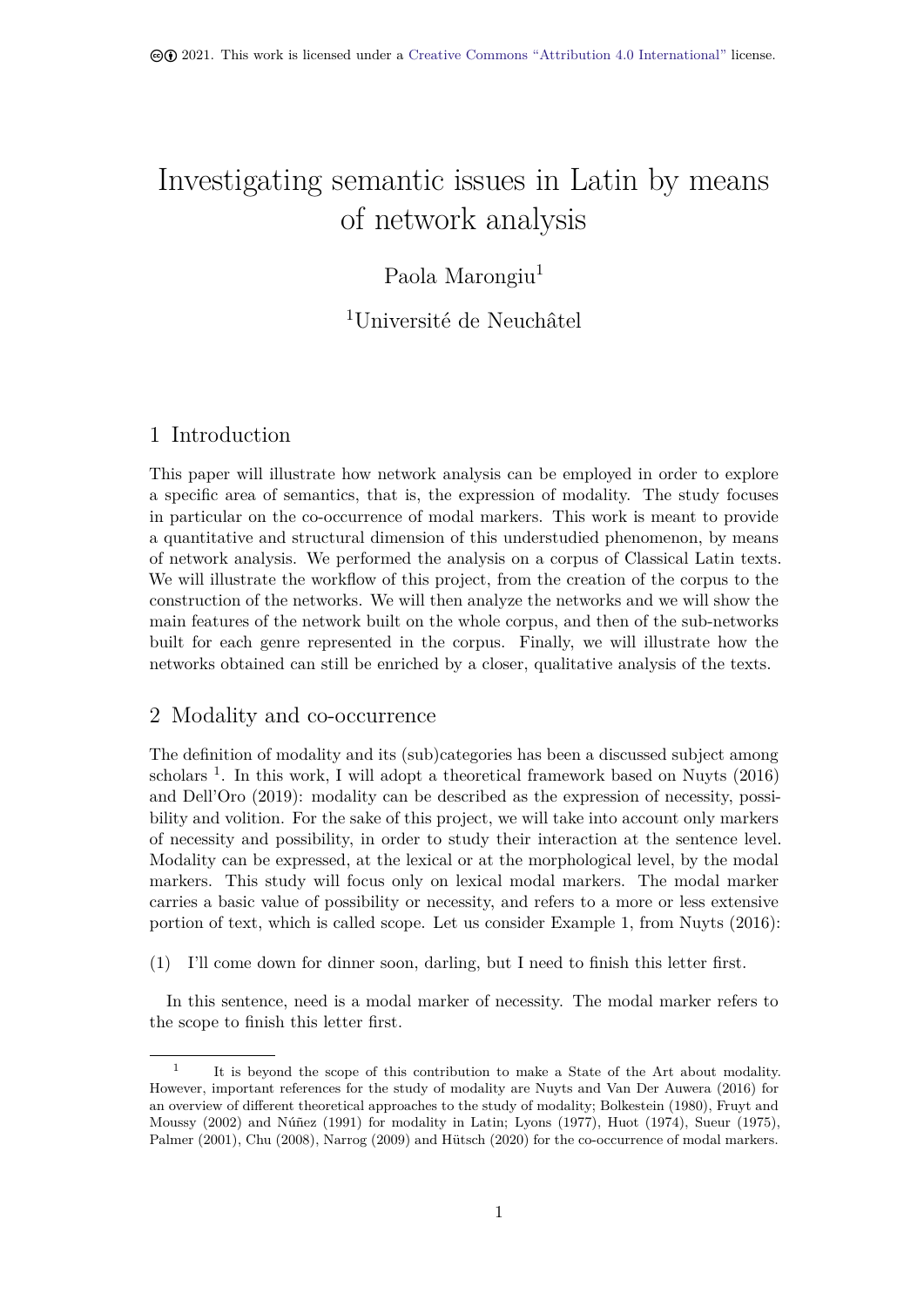Once having established the definition of modality and the notion of modal markers, we need to define what we mean by 'co-occurrence of modal markers'. We consider two markers to be in co-occurrence if they appear in the same sentence, that is, in the same portion of text which is enclosed between two full stops. See Example 2: in this sentence, can and have to are the two co-occurring modal markers. They express respectively possibility and necessity.

(2) You can go to the cinema, but you have to finish your homework first.

Therefore, the two co-occurring modal markers can produce the following combinations:

- Co-occurring markers of the same type: necessity necessity / possibility possibility;
- Co-occurring markers of different types: necessity possibility / possibility necessity.

## 3 The method: network analysis in linguistics

.

Language can be represented as a complex network and analyzed as such. A (linguistic) network is represented by the formula  $N = (V, E)$ , where V represents the vertices (or nodes) of the network and E represents the edges (or links) between them (i Cancho, 2010). In a linguistic network the nodes represent the linguistic units, and the edges some type of relation between them (Passarotti, 2015). One method for building linguistic networks is using syntactically annotated corpora. The structure of such networks, called dependency networks, is made of lemmas (the nodes) [and the re](#page-13-1)l[ations](#page-13-1) of syntactic dependency between them (the edges) (i Cancho, 2005; Mehler, 2008). Network analysis has mainly been [applied to](#page-13-2) t[he st](#page-13-2)udy of modern languages. Nevertheless, some studies translated into networks the existing treebanks for Latin and Ancient Greek, in order to discuss different annotation [schemas a](#page-12-2)nd to study linguistic properties such as non-configurationality (Passarotti, 2015; Pont[i and](#page-12-2) [Luragh](#page-13-3)i, [2018](#page-13-3)). However, as our study focuses on the co-occurrence of modal markers, which not necessarily are in a relation of direct syntactic dependency, we work with co-occurrence networks. In this type of structures, the links are not determined by a dependency relation between the nodes, but by the fact th[at they co-occur i](#page-13-2)[n a certain](#page-13-4) [context. In o](#page-13-4)ur case, the nodes of the networks represent the lemmas of the modal markers that co-occur in the corpus. The nodes are assigned an attribute node type, which has two possible values depending on the basic meaning of the modal marker (necessity or possibility, represented by the logical operators  $\Box$  for necessity and  $\Diamond$  for possibility (Portner, 2009). See Table 2 for a complete list). The edges that connect the nodes are established basing on the co-occurrence of the modal markers in the context of a sentence. If two modal markers co-occur at least once in the corpus, an edge will be drawn between the respective two nodes. The edges are given a weight value, whic[h is determined](#page-13-5) by the num[be](#page-4-0)r of co-occurrences between the two markers. Another attribute of the edges is their direction: the order in which the markers appear in the sentence determines the direction of the edge. This type of information is important in view of a further closer analysis of the contexts of co-occurrence: by looking at the sentences that host a co-occurrence, we want to be able to determine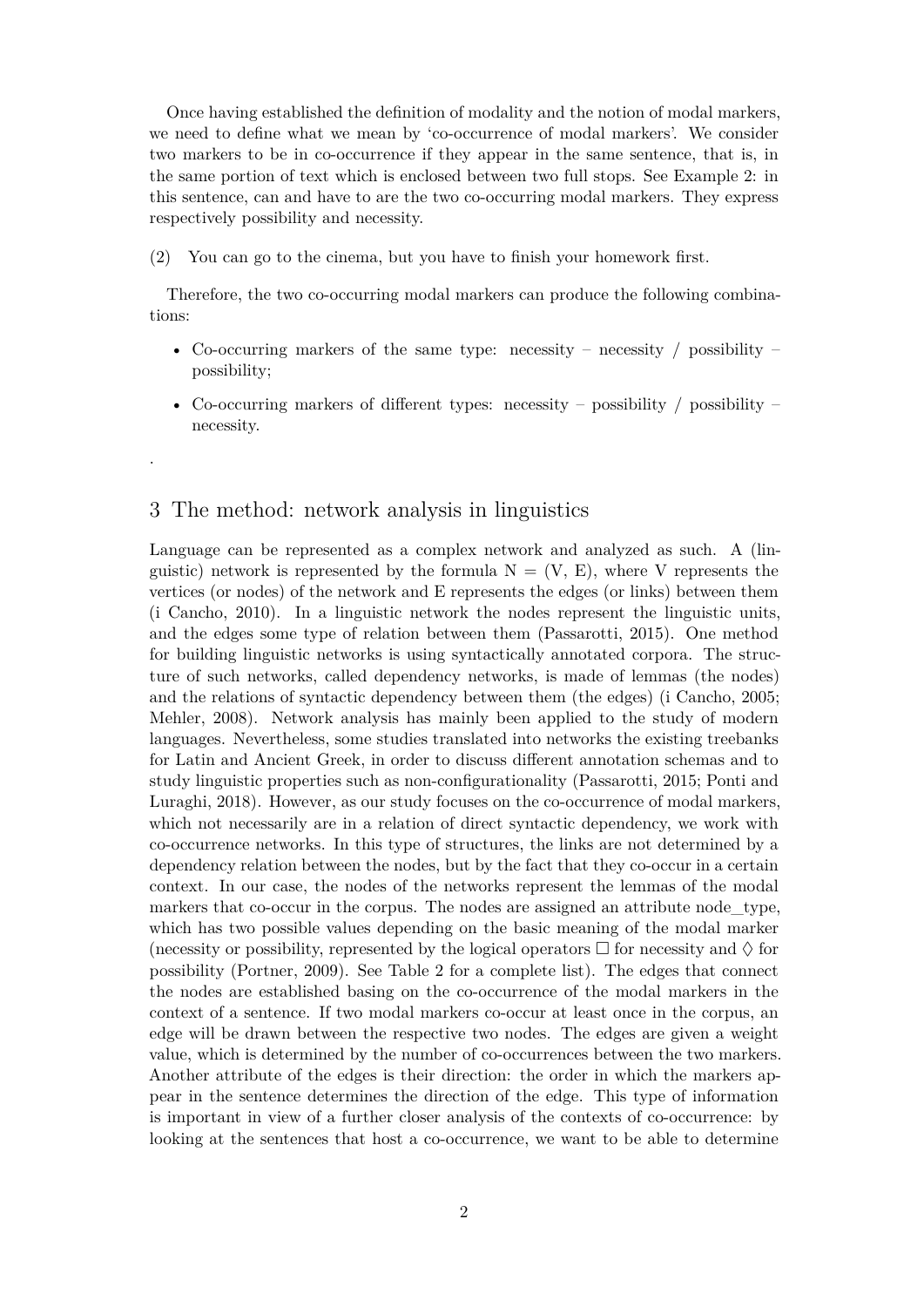if the type of syntactic structure and the sequence in which the markers co-occur has an impact on the semantic and syntactic relation between them  $2$ . See the Example 3 from the Rhetorica ad Herennium 4, 1:

(3) In praecipiendo expresse conscripta ponere oportet exempla, [u](#page-2-0)ti in artis formam convenire possint. 'In instructing one must cite examples that are drafted expressly so that they

could conform to the pattern of art.'

In this case, a node oportet will be connected by a directed edge to the node possum, because they co-occur in the same portion of text enclosed between two full stops (our sentence). The qualitative analysis will add the information about the type of modality that they express and the type of syntactic structure (possint is in a final subordinate clause introduced by oportet).

The networks were analyzed by means of the software Cytoscape (Shannon et al., 2003).

# 4 The data

[The](#page-13-6) networks were built on a corpus of Classical Latin texts, representative of four different genres: historiography, letter, oratory and treatise. The reason why we chose to have such variation in the corpus is that we wanted to be able to study the cooccurrence of modal markers first from a general perspective, and then looking at different genres. In this way, we will be able to determine if a certain type of cooccurrence and the type of syntactic structures in which it is established turn out to be more characteristic for some genres with respect to others. This enables us to detect possible language changes with respect to the type of text, the register, its contents and public. These variables change for all the genres represented in the corpus. In order to avoid that the analysis could be biased by the style of a specific author, we selected texts from (at least) two authors for each genre. In the case of the Epistulae ad familiares by Cicero, although the collection bears the name of this author, it also counts the letters received from his correspondents, which ensures the variation by author in the genre of letters. Thanks to this architecture, the genre-based analysis can be considered representative for each genre; at the same time, single analyses on a specific author are also possible. In Table 1 we show the specific texts and authors that are part of the study.

The corpus is also balanced with respect to the size of the texts: each genre is represented by a number of tokens that spans from 118k to 128k, and the same range of variation exists between tex[ts](#page-3-0) of different authors. This ensured a lower probability of over-representations for some genres or authors on the analysis of the whole corpus. The texts were downloaded from three different open sources: the Perseus Digital Library (http://www.perseus.tufts.edu), the Latin Library (https://www.thelatinlibrary.com/) and the IntraText Digital Library (http://www.intratext.com/LATINA/). They were then annotated with the parser Stanza (Qi et al., 2020). We chose the [annotation model IT-TB, trained o](http://www.perseus.tufts.edu)n the Index Thomisticus treebank (Cecchini et al., 2018; Passarotti, 2011), among the three available for [Latin, as it had the best accuracy on t](https://www.thelatinlibrary.com/)he lemmatization task. This type of [results was fundamental for the next ste](http://www.intratext.com/LATINA/)p of our study, as the nodes are based on the

<span id="page-2-0"></span><sup>2</sup> Building on, e.g., [the work by](#page-12-3) Narrog [\(200](#page-12-3)[9\)](#page-13-8)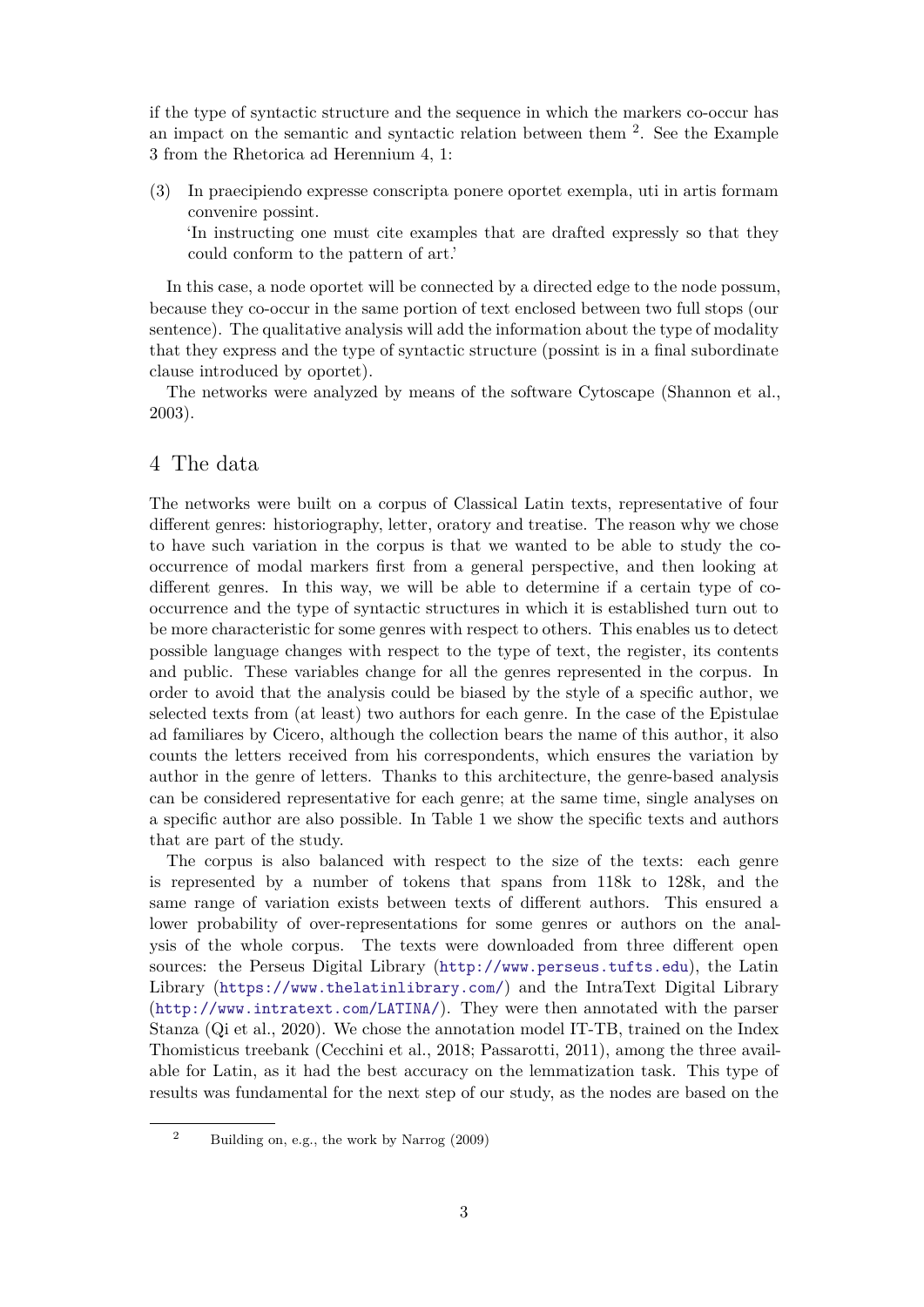Table 1: Corpus of Classical Latin.

<span id="page-3-0"></span>

| letters        | Cicero Epistulae ad familiares        | 118k tokens |  |
|----------------|---------------------------------------|-------------|--|
|                | Caesar Commentarii de<br><b>bello</b> |             |  |
|                | gallico; Sallust Bellum Catilinae     | 128k tokens |  |
| historiography | and Bellum Iugurthinum; Bellum        |             |  |
|                | Africanum; Bellum Hispaniense         |             |  |
| treatise       | Varro De re rustica; Vitruvius De ar- | 123k tokens |  |
|                | chitectura; Rhetorica ad Herennium    |             |  |
| oratory        | Cicero Philippicae; Seneca the Elder  | 118k tokens |  |
|                | Controversiae                         |             |  |

lemmas of the modal markers. The texts included in the corpus were also annotated with metadata, in the format author genre. By using the metadata, we could easily retrieve the genre and author of the texts from which we extracted the co-occurrences.

In order to get the co-occurrences, we used the list of lexical modal markers elaborated in the framework of the WoPoss project (Dell'Oro (2019), https://woposs. unine.ch/). In Table 2 we present an overview of the markers retrieved in the corpus, with their basic modal value (see Section 2).

#### [5 Netwo](https://woposs.unine.ch/)rk analy[si](#page-4-0)s

As announced above, we first performed an analysis of the phenomenon of cooccurrence in Classical Latin, and then we focused on the four different genres represented in the corpus, in order to see how the structure changes with respect to the variable of genre. For the sake of this extended abstract we will focus on some fundamental features and measures of the networks: the number of nodes, their type  $(\Box$  or ♢) and the specific markers represented by the nodes; the edges between nodes and their weight; the edge count for each node, in order to determine the markers that co-occur the most and the least.

The network built on the co-occurrences for the whole corpus is shown in Figure 1; the networks for the four genres represented in the corpus are shown in 2, 3, 4 and 5. In the layout that we chose for illustrating the networks, squared nodes represent markers of necessity, whereas the diamonds represent markers of possibility. The edges are also customized: their width is proportional to the weight of the edge. [T](#page-6-0)[h](#page-7-0)e [w](#page-8-0)id[er](#page-5-0) [th](#page-9-0)e edge, the higher the number of co-occurrences between the two nodes.

It is immediately evident from the structure of these five different networks that there are some differences at the structural level: some networks are bigger, in terms of number of nodes, than others (cf. Figure 1 with the other networks); some networks have a wider diameter (cf. Figure 4 and Figure 1); comparing the networks, the width of some edges shows a higher or lower weight value with respect to different genres.

We can use some network analysis measures in order to give a dimension to the differences that we can spot by simply loo[kin](#page-5-0)g at the images of the networks. In this extended abstract we will show so[m](#page-8-0)e of these [me](#page-5-0)asures, which will be discussed more extensively in the paper<sup>3</sup>.

<span id="page-3-1"></span><sup>&</sup>lt;sup>3</sup> For the sake of this extended abstract we will show the raw frequencies of the co-occurrences and of the co-occurring mar[ke](#page-3-1)rs. In fact, this type of value tells us how entrenched a certain type of co-occurrence is in the language represented by the corpus. However, in order to study the mutual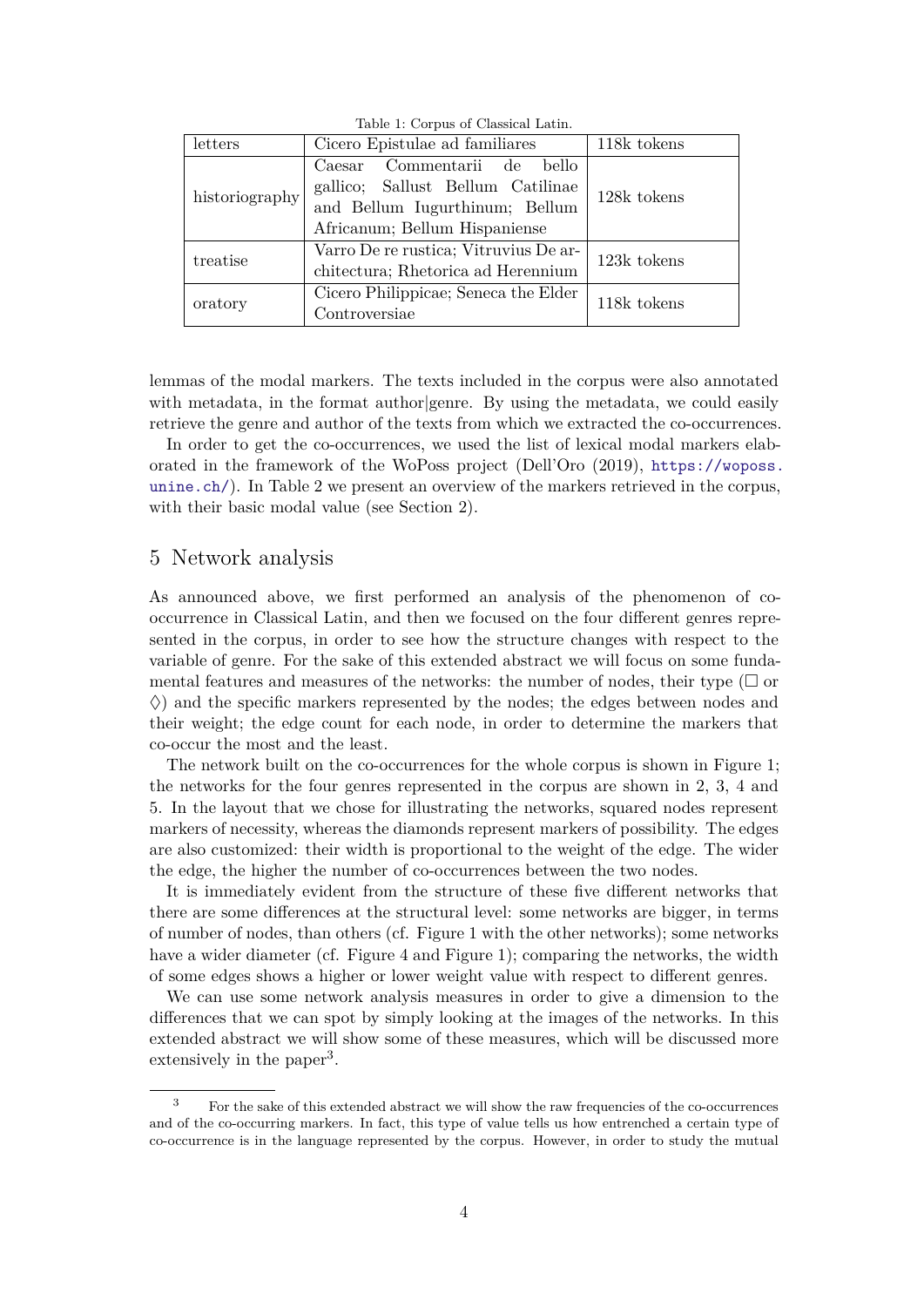| Modal marker          | Modal base                       |
|-----------------------|----------------------------------|
| aeque                 |                                  |
| aequus/iniquus        | $\Box$                           |
| aptus/ineptus         |                                  |
| $c$ erto/certe        |                                  |
| certus/incertus       |                                  |
| debeo                 |                                  |
| decet                 |                                  |
| dubius/dubium         |                                  |
| facultas              |                                  |
| forsitan              |                                  |
| fortasse              |                                  |
| forte                 |                                  |
| ius est               |                                  |
| licet                 |                                  |
| licitus/illicitus     |                                  |
| meum est              |                                  |
| $n$ ecessarius/-um/-o |                                  |
| necesse est           |                                  |
| necessitas            |                                  |
| necessitudo           |                                  |
| oportet               |                                  |
| opus est              |                                  |
| possibilitas          |                                  |
| possibiliter          |                                  |
| possum                |                                  |
| potestas              |                                  |
| probabilitas          |                                  |
| probabiliter          |                                  |
| queo/nequeo           | ◇□□□□◇◇◇◇◇○□◇◇□□□□□□□○◇◇◇◇◇◇◇○○◇ |
| usus est              |                                  |
| valet                 |                                  |

<span id="page-4-0"></span>Table 2: Modal markers in the study and basic modal meaning.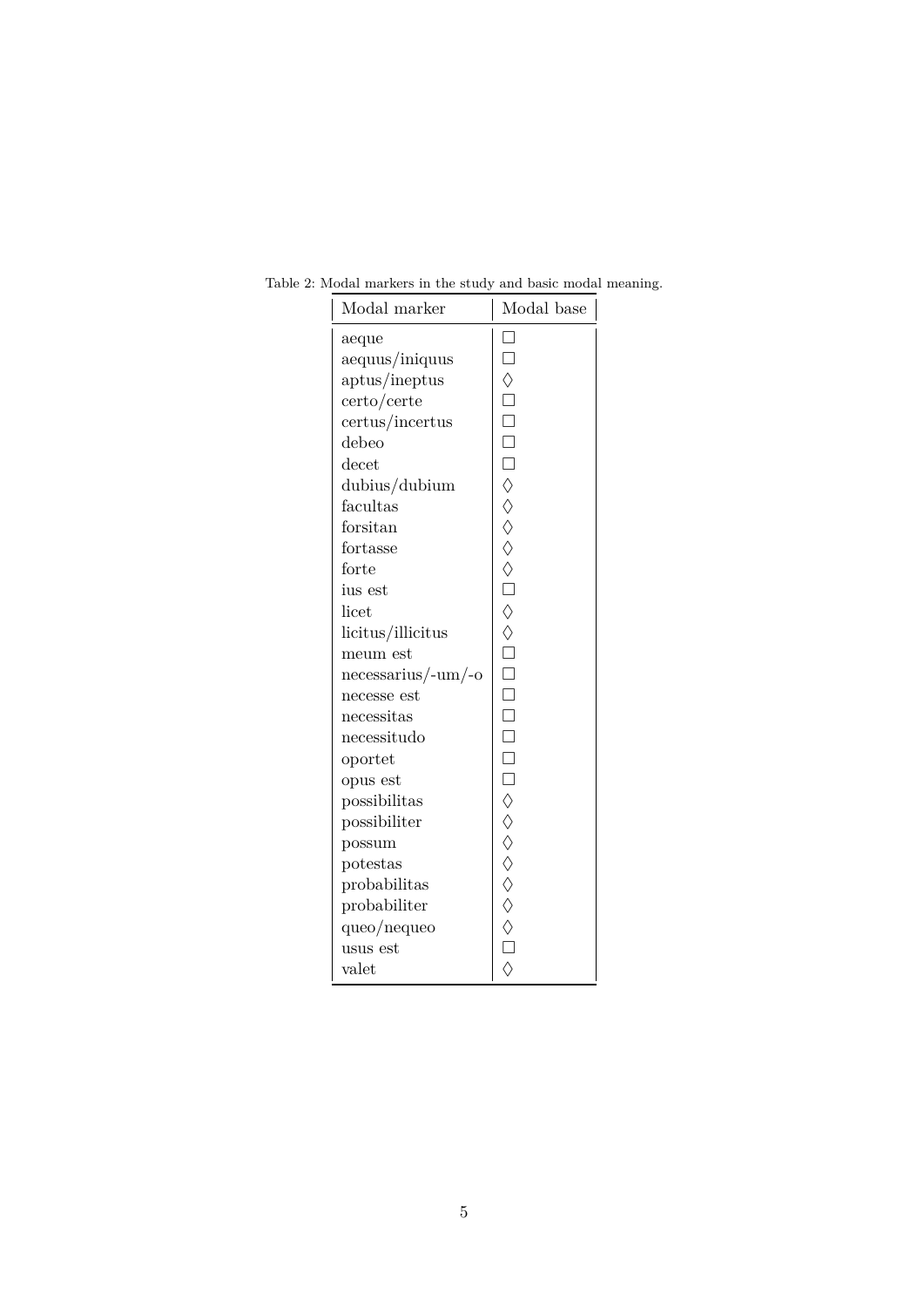

Figure 1: Co-occurrence network in the whole corpus.

#### <span id="page-5-0"></span>5.1 Nodes

In Table 7 we show the five networks with respect to the number of nodes that they contain and the markers that the nodes represent. Some nodes (aequus, aptus, certe, certo, certus, debeo, dubius, facultas, forte, incertus, iniquus, licet, necessarius, necesse est, necessitas, oportet, possum and potestas) are represented in all four genres. [We](#page-11-0) can conclude that their tendency to appear in co-occurrence with other modal markers does not change with respect to the variable genre. On the other hand, for some other nodes (decet, fortasse, ius est, meum est, opus est, usus est), the co-occurrence with other modal markers is only observed in one or two genres.

We also calculated the Edge Count for the nodes in each genre, in order to see which nodes were the most connected in the network i.e., were involved in the highest number of co-occurrences, and how this measure changed with respect to genre. The results are shown in Table 3. We can see that possum is the most connected node in the four different genres, which results in being the most central node for the four genres. Debeo is also particularly high in the ratings, being the second most connected node for three genres out of four, and still being classified third in the genre of historiography. We [a](#page-6-1)lso calculated the least connected nodes in the networks, which are shown in Table 4.

relevance of the markers with respect to each other when they appear in co-occurrence, it is important to compare the raw frequency of each marker when it appears in co-occurrence with the absolute frequency of the same marker i[n t](#page-6-2)he corpus (see Narrog (2009, 165-175) for a more complete discussion). In the paper, we will show both types of value for each measure, and we will reason about the different insights that raw frequencies vs. normalized frequencies can offer on the object of study.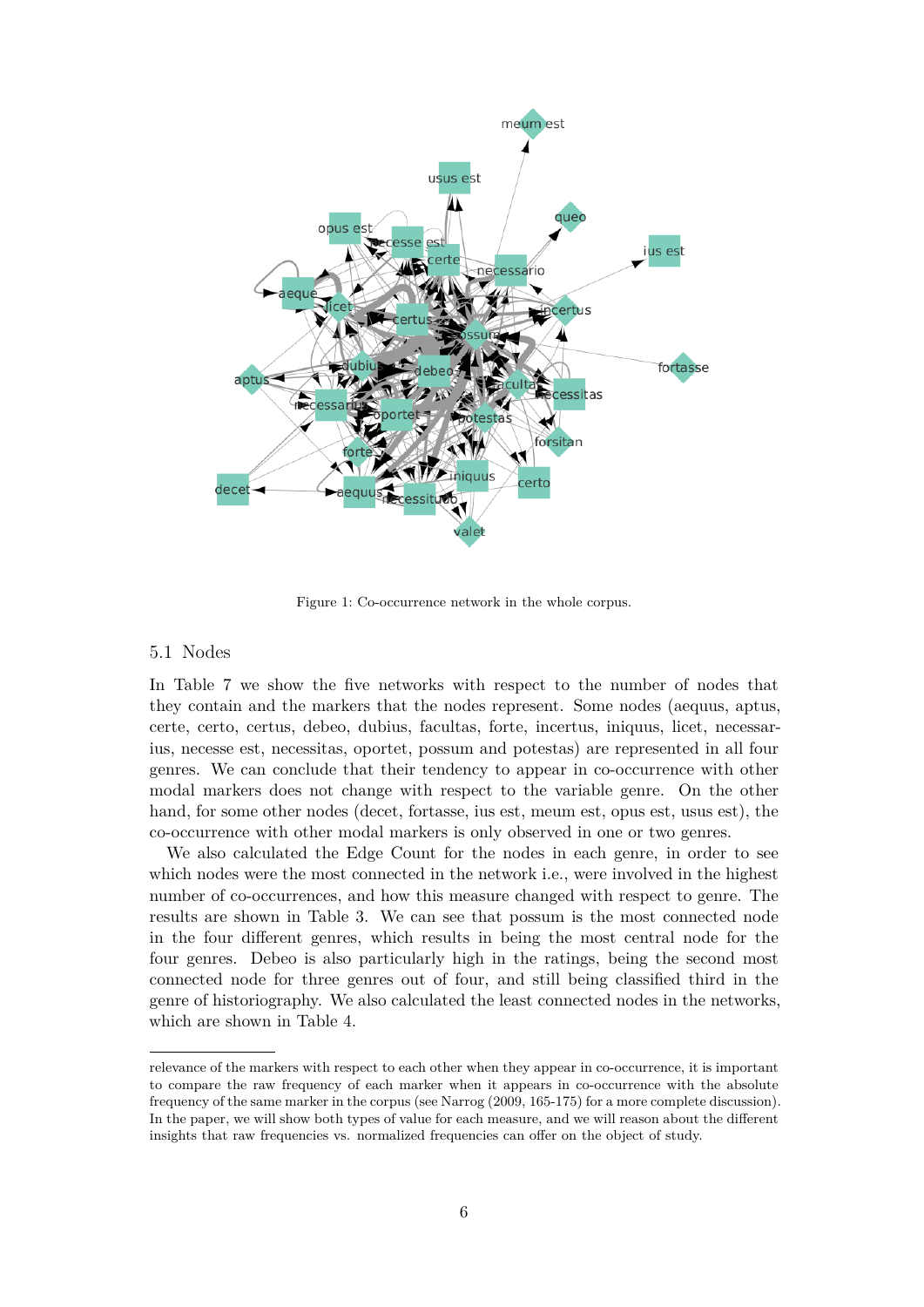

<span id="page-6-0"></span>Figure 2: Co-occurrence network for the genre of historiography.

<span id="page-6-1"></span>

| Letters        |    |                                                                        | Historiography  <br>Treatise<br>Oratory |                                                   |      |                       |          |
|----------------|----|------------------------------------------------------------------------|-----------------------------------------|---------------------------------------------------|------|-----------------------|----------|
| debeo<br>certe | 30 | $possum \mid 40 \mid possum \mid 28$<br>certus<br>$14$   potestas   12 | 12                                      | $\log_{10} 137$   possum   28<br>oportet<br>debeo | 26 l | debeo<br>$15$   licet | 15<br>13 |

Table 3: Highest Edge Count for the different genres.

Table 4: Lowest Edge Count for the different genres.

<span id="page-6-2"></span>

| Letters              | Historiography   Treatise                                                              |  | Oratory                          |                            |  |
|----------------------|----------------------------------------------------------------------------------------|--|----------------------------------|----------------------------|--|
| opus est<br>fortasse | usus est   1   necessitudo   1   ius est   1   valet<br>$1 \vert$ necesse est<br>certo |  | $1 \mid \text{iniquus}$<br>decet | meum est<br>$1$   incertus |  |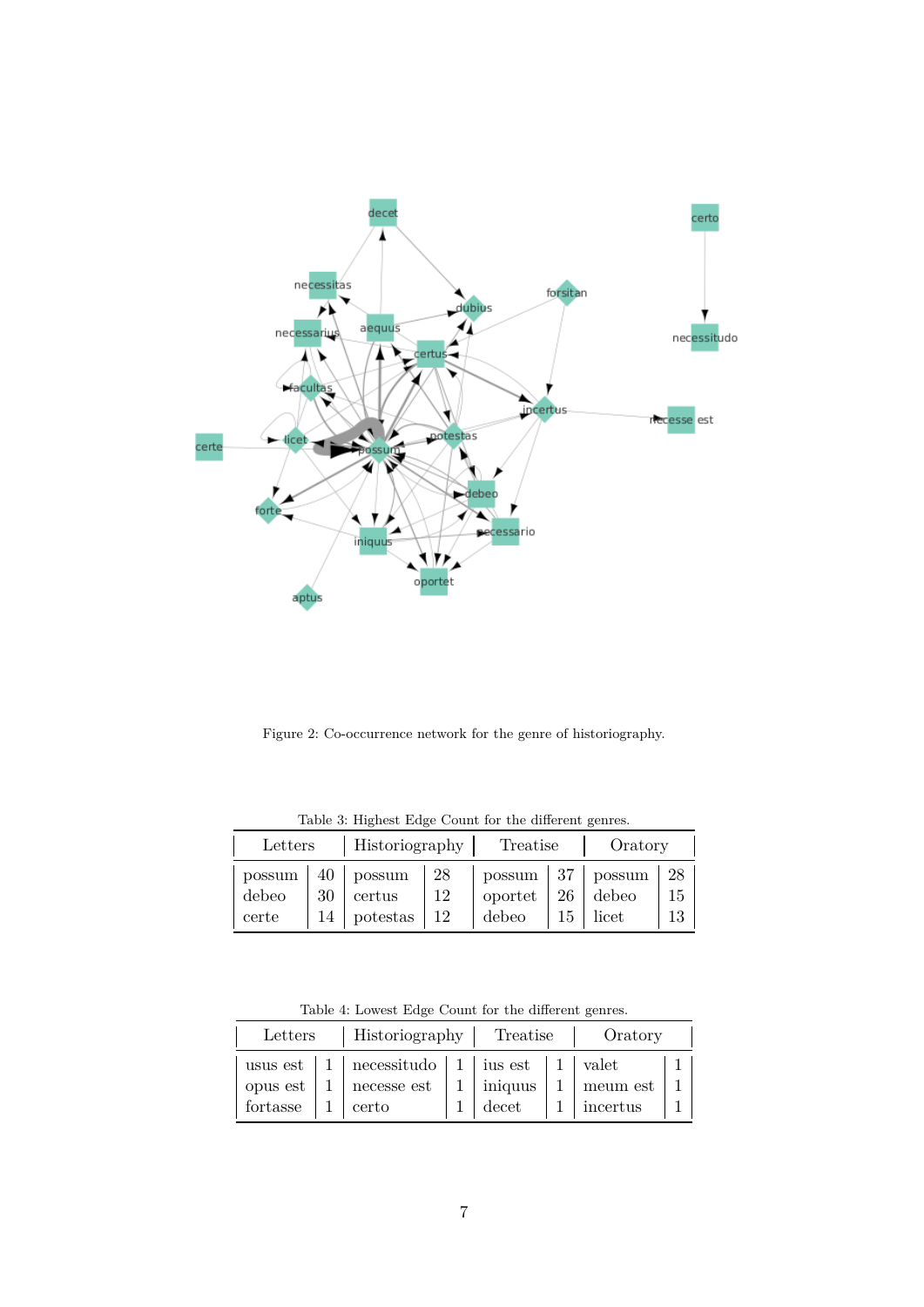

<span id="page-7-0"></span>Figure 3: Co-occurrence network for the epistolographic genre.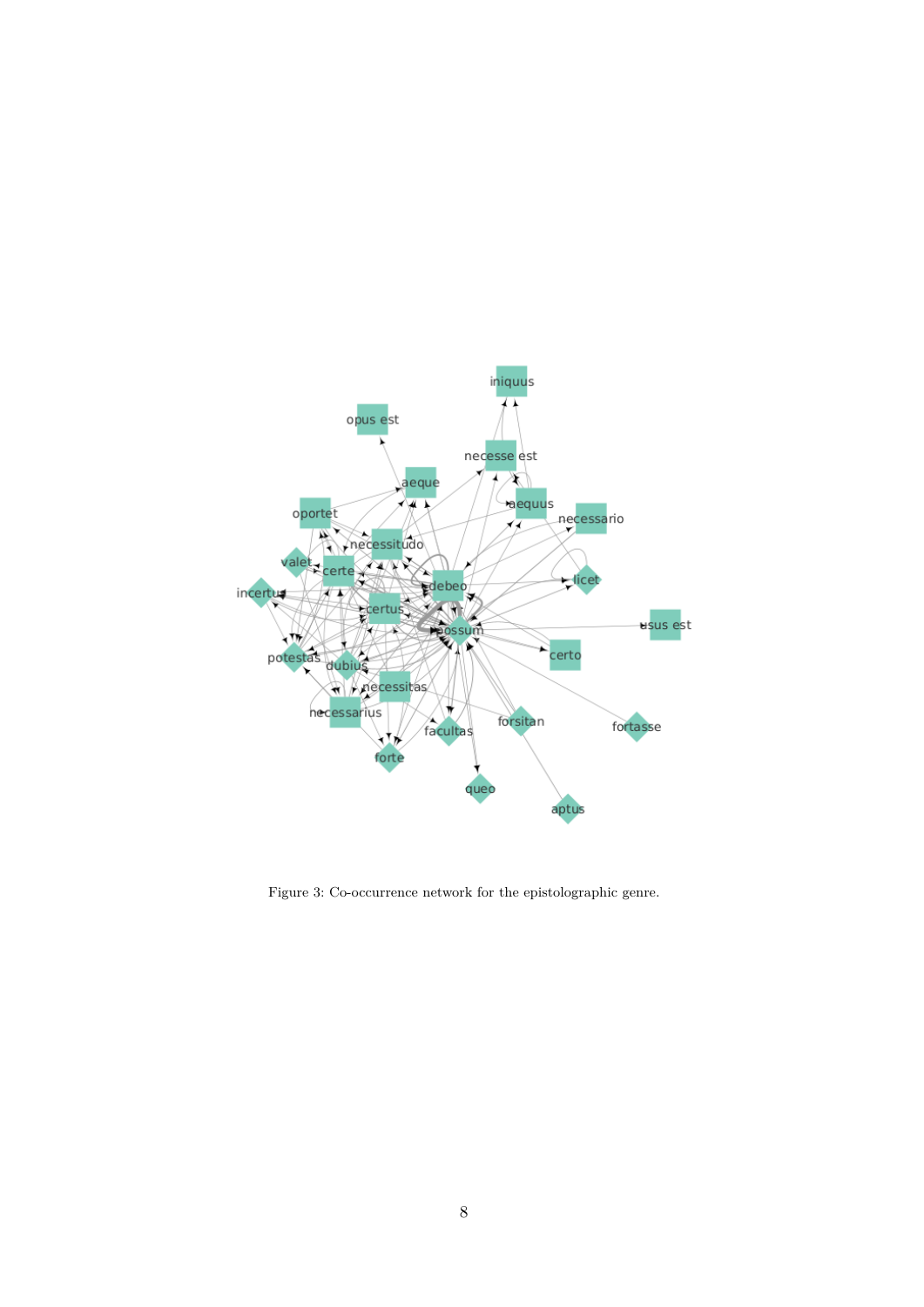

<span id="page-8-0"></span>Figure 4: Co-occurrence network for the genre of oratory.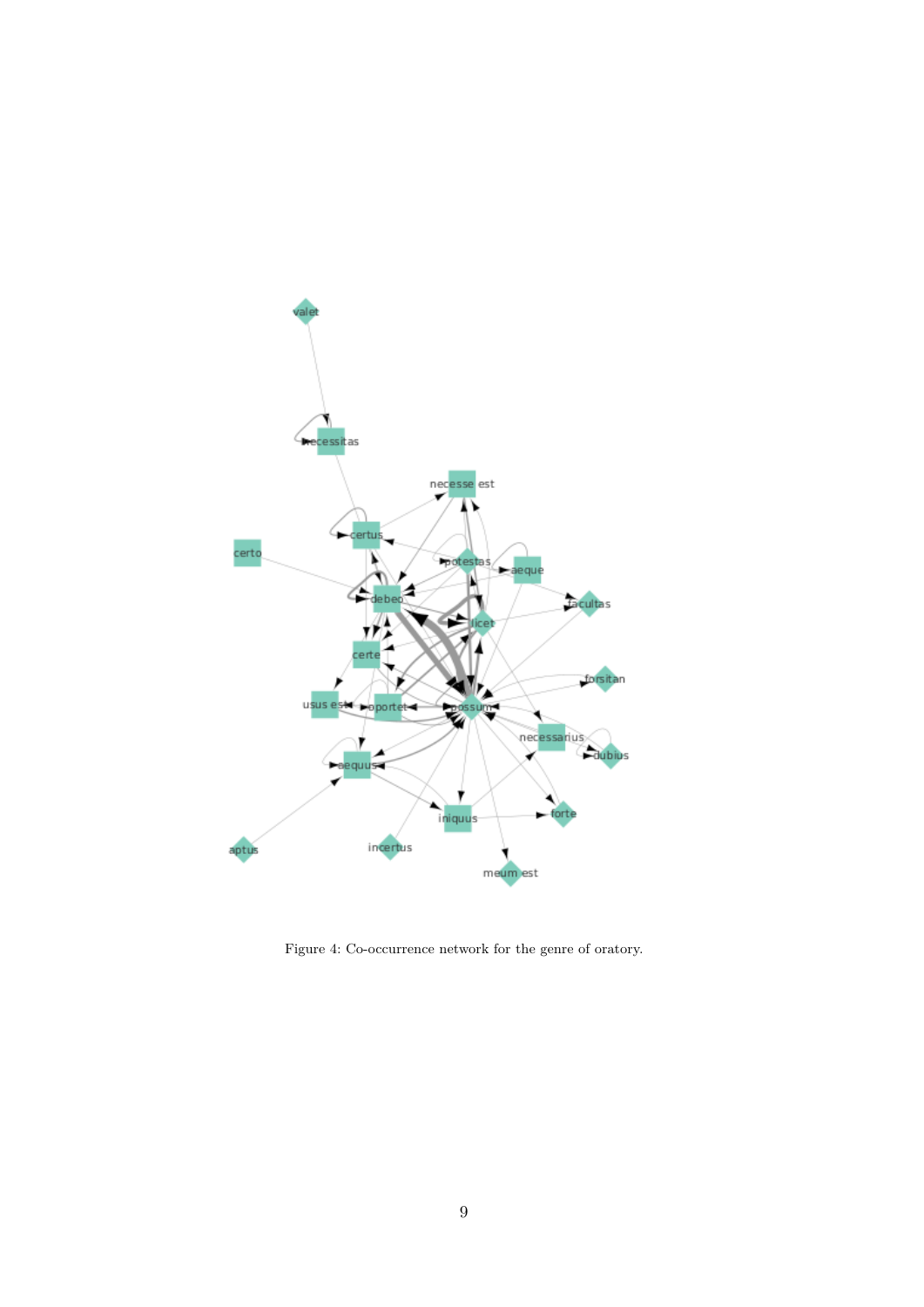

<span id="page-9-0"></span>Figure 5: Co-occurrence network for the genre of treatise.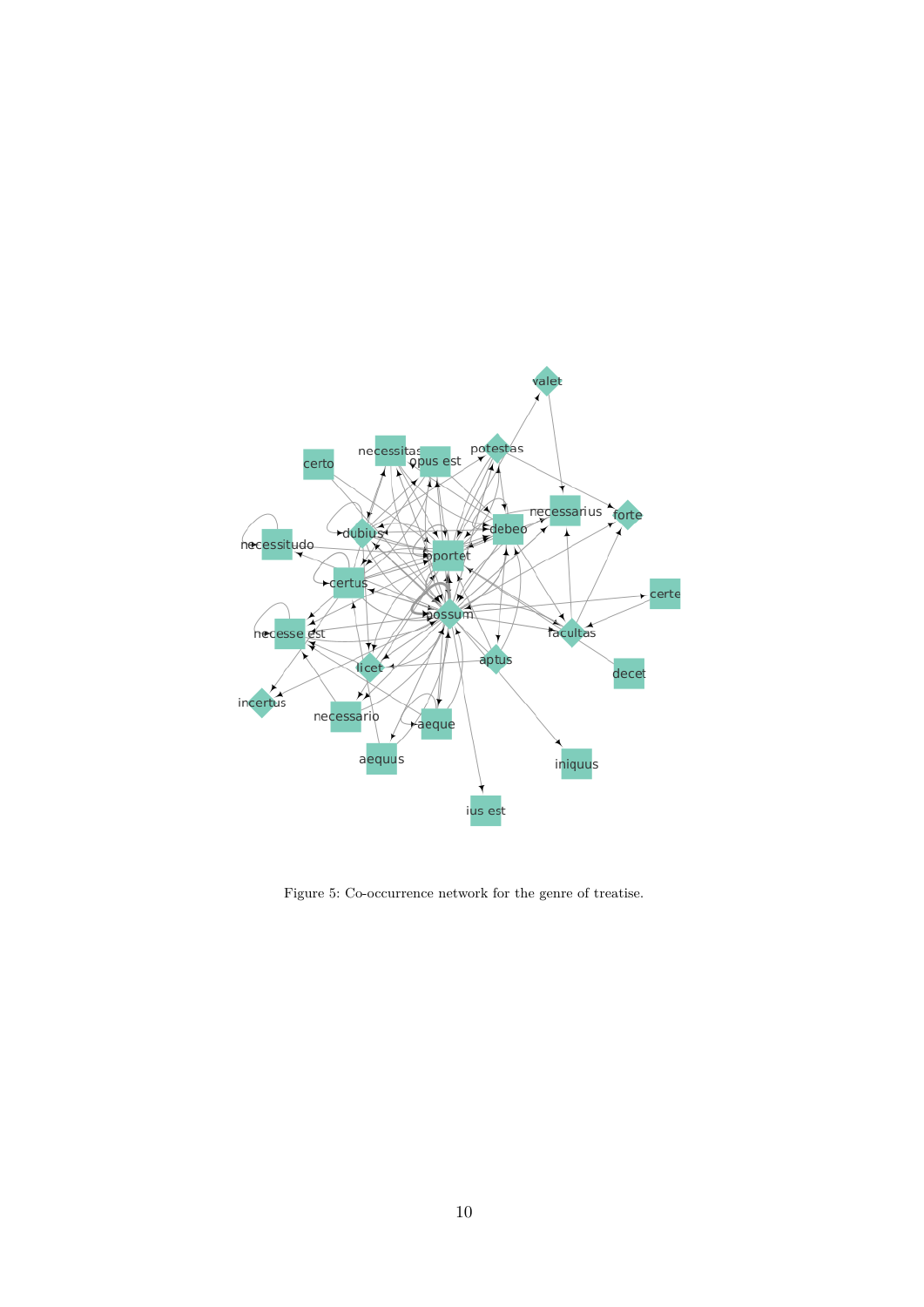Table 5: Number of edges: whole corpus vs. single genres.

|                | All texts   Letters   Historiography   Treatise   Oratory |           |              |
|----------------|-----------------------------------------------------------|-----------|--------------|
| 247   113   67 |                                                           | $\mid 95$ | $\boxed{67}$ |

<span id="page-10-1"></span><span id="page-10-0"></span>

|                                               | All texts       | $_{\rm Letters}$                              |                | Historiography                                  |         | Treatise                                          |                | Oratory                                       |                |
|-----------------------------------------------|-----------------|-----------------------------------------------|----------------|-------------------------------------------------|---------|---------------------------------------------------|----------------|-----------------------------------------------|----------------|
| possum-possum<br>debeo-debeo<br>certus-certus | 247<br>29<br>16 | possum-possum<br>debeo-possum<br>possum-debeo | 64<br>26<br>20 | possum-possum<br>aequus-possum<br>certus-possum | 30<br>b | possum-possum<br>oportet-possum<br>possum-oportet | 52<br>46<br>15 | possum-possum<br>debeo-possum<br>possum-debeo | 91<br>21<br>16 |

Table 6: Co-occurrences: whole corpus vs. single genres.

#### 5.2 Edges

In Table 5 we show the number of edges for the whole corpus, compared to the number of edges for the single genre. We immediately notice that letters and treatises are more characterized by the phenomenon of the co-occurrence with respect to the other two genres. In order to see the details of the types of co-occurrence, we looked at the single ed[ge](#page-10-0)s between the nodes, and at their weight. The results are shown in Table 6. The measures for the whole corpus are already informative: the co-occurrence possum with possum, which translates into a self-loop in the networks, is by far the most represented type of co-occurrence in the corpus. We also find it as the most represented co-occurrence in the four genres, sometimes with great quantitative differences wi[th](#page-10-1) respect to the other two most frequent co-occurrences (it is the case of historiography).

#### 5.3 Other measures: network connectivity

An interesting feature of these networks is their high connectivity. The network connectivity measure is inversely proportional to the number of connected components in the network. A contributing factor being their small size, the number of connected components for these networks is always low. The network built based on the whole corpus data, the one for letters, treatises and oratory only count 1 connected component. The network for historiography counts 2 connected components, which can be easily spotted in Figure 2. The pair certo-necessitudo, connected by a directed edge, represents an isolated component with respect to the rest of the network. This is the only set of data in which the two markers only interact with each other and with no other marker in the dataset. This is especially interesting, considering that the two markers are present in al[m](#page-6-0)ost the whole corpus: certo appears in all the genres in the corpus, and necessitudo in three of them (see Table 7).

Each node and type of edge will be dedicated a more thorough analysis in the paper. Moreover, other measures that will be discussed in the paper are degree centrality, betweenness centrality, clustering coefficient, closeness centrality. We will illustrate how these measures are able to describe the behav[io](#page-11-0)r of the markers in the corpus with respect to the phenomenon of co-occurrence.

# 6 Qualitative analysis

In this section, we will briefly discuss the type of information that is added during the qualitative analysis, and how it can be used in order to enrich the networks. The sentences that host the co-occurrence are further annotated by: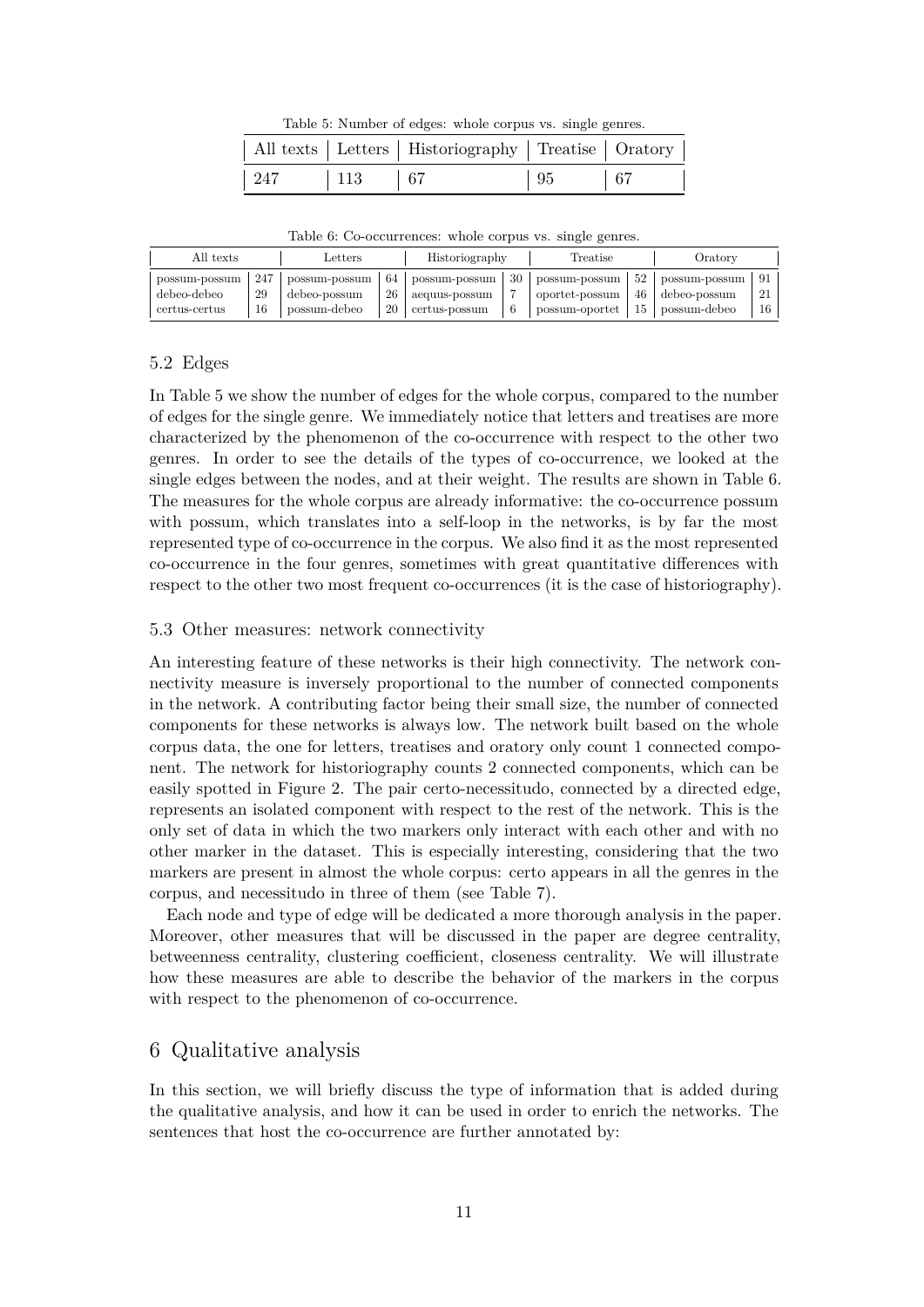<span id="page-11-0"></span>

| All texts   | Letters     | Historiography | Treatise    | Oratory     |
|-------------|-------------|----------------|-------------|-------------|
| aeque       | aeque       |                | aeque       | aeque       |
| aequus      | aequus      | aequus         | aequus      | aequus      |
| aptus       | aptus       | aptus          | aptus       | aptus       |
| certe       | certe       | certe          | certe       | certe       |
| certo       | certo       | certo          | certo       | certo       |
| certus      | certus      | certus         | certus      | certus      |
| debeo       | debeo       | debeo          | debeo       | debeo       |
| decet       |             | decet          | decet       |             |
| dubius      | dubius      | dubius         | dubius      | dubius      |
| facultas    | facultas    | facultas       | facultas    | facultas    |
| forsitan    | forsitan    | forsitan       |             | forsitan    |
| fortasse    | fortasse    |                |             |             |
| forte       | forte       | forte          | forte       | forte       |
| incertus    | incertus    | incertus       | incertus    | incertus    |
| iniquus     | iniquus     | iniquus        | iniquus     | iniquus     |
| ius est     |             |                | ius est     |             |
| licet       | licet       | licet          | licet       | licet       |
| meum est    |             |                |             | meum est    |
| necessario  | necessario  | necessario     | necessario  |             |
| necessarius | necessarius | necessarius    | necessarius | necessarius |
| necesse est | necesse est | necesse est    | necesse est | necesse est |
| necessitas  | necessitas  | necessitas     | necessitas  | necessitas  |
| necessitudo | necessitudo | necessitudo    | necessitudo |             |
| oportet     | oportet     | oportet        | oportet     | oportet     |
| opus est    | opus est    |                | opus est    |             |
| possum      | possum      | possum         | possum      | possum      |
| potestas    | potestas    | potestas       | potestas    | potestas    |
| queo        | queo        |                |             |             |
| usus est    | usus est    |                |             | usus est    |
| valet       | valet       |                | valet       | valet       |
| 30          | 27          | 22             | 25          | 23          |

Table 7: Modal markers in co-occurrence: whole corpus vs. different genres.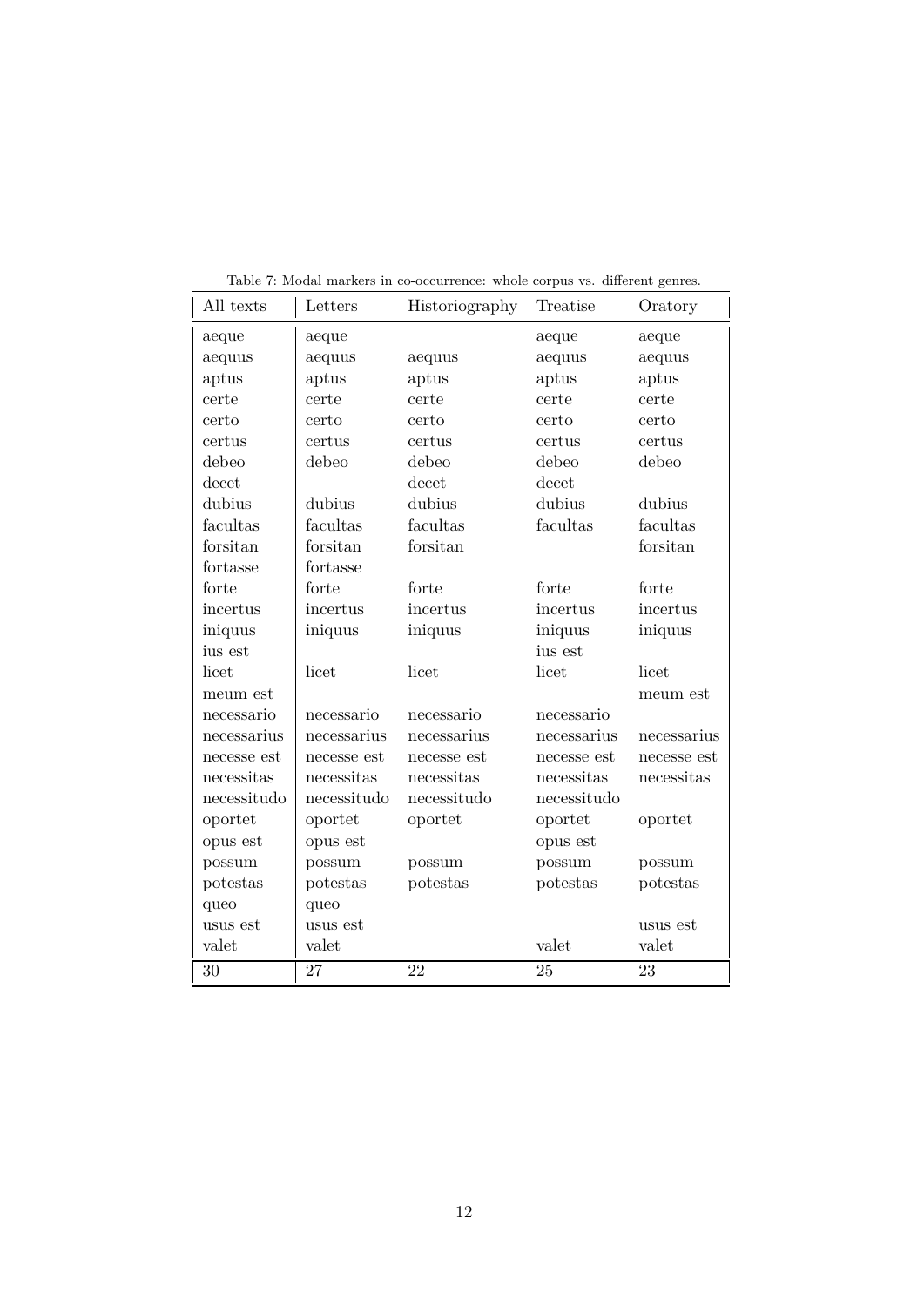- Type of modality expressed by the two co-occurring markers;
- Type of syntactic structure in which the two markers co-occur;
- Connectors (e.g., sed 'but', et 'and' etc.)

These three types of information can be gathered and used as attributes. In the specific, the types of modality would be treated as attributes for the nodes in the network, whereas the type of syntactic structure and the connectors would become edge attributes. This would enhance the potential of applying the network analysis method to the study of modality, and would clustering on multiple levels: lexical, semantic and syntactic.

## 7 Acknowledgments

This work stems from my PhD thesis "Co-occurrence of modal markers in Latin: a quantitative and qualitative analysis", which is part of a wider project called A world of possibilities. Modal pathways over an extra-long period of time: the diachrony of modality in the Latin language (WoPoss), see https://woposs.unine.ch/. This project is funded by the Swiss National Science Foundation (SNSF n° 176778), and it is hosted at the Institut des sciences du langage (University of Neuchâtel).

#### References

- Bolkestein, A. M. (1980). Problems in the description of modal verbs: an investigation of Latin. Assen: Van Gorcum.
- Cecchini, F. M., M. Passarotti, P. Marongiu, and D. Zeman (2018). Challenges in converting the Index Thomisticus treebank into universal dependencies. Proceedings of the Universal Dependencies Workshop 2018 (UDW 2018).
- <span id="page-12-3"></span>Chu, X. (2008). Les verbes modaux du français. Paris: Ophrys.
- Dell'Oro, F. (2019). Woposs guidelines for annotation. Zenodo, 1–28.
- <span id="page-12-0"></span>Fruyt, M. and C. e. Moussy (2002). Les modalités en latin: Colloque du Centre Alfred Ernout, Université de Paris IV, 3, 4 et 5 juin 1998. Paris: Presses de l'université de Paris-Sorbonne.
- Huot, H. (1974). Le verbe devoir: étude synchronique et diachronique. Paris: Klincksieck.
- Hütsch, A. (2020). L'usage des verbes modaux en français et en allemand. Étude contrastive de la combinatoire adverbiale sous l'éclarage quantitatif. Ph. D. thesis, Université de Neuchâtel. Faculté des Lettres et Sciences Humaines - Institut des Sciences du Langage et de la Communication.
- <span id="page-12-2"></span><span id="page-12-1"></span>i Cancho, R. F. (2005). The structure of syntactic dependency networks: insights from recent advances in network theory. In G. Altmann, V. Levickij, and V. Perebyinis (Eds.), The problems of quantitative linguistics. Chernivtsi: Ruta.